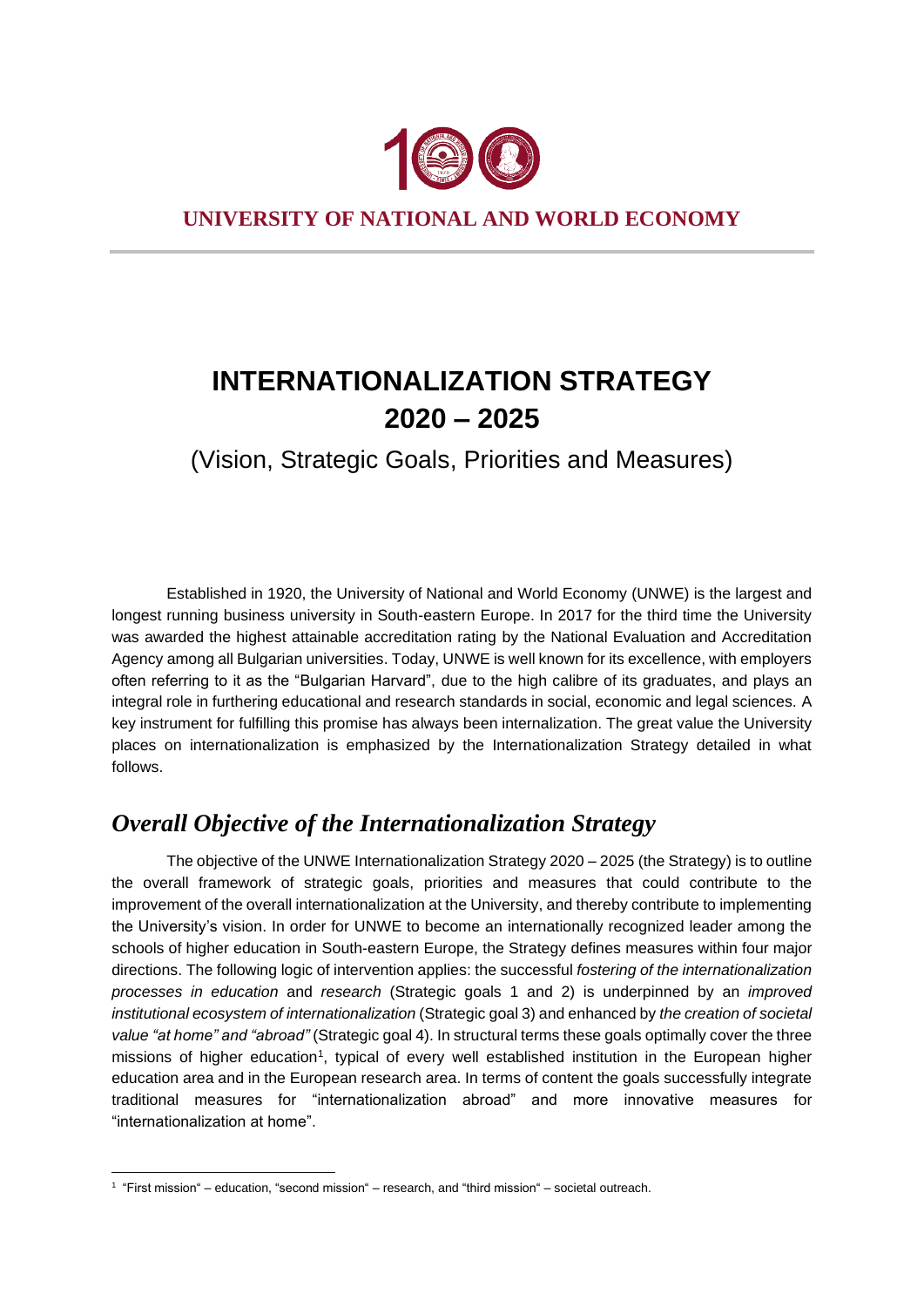# *UNWE Vision*

**The University of National and World Economy sees itself as a future leader among the higher schools in South-eastern Europe educating students and conducting research in the field of economics, management and administration, law and politics.** 

# *Strategic Goals*

**The major objective of UNWE internationalization for the period 2020 – 2025 is that the University should become an attractive education and research hub for international students, faculty and researchers forming professional and personal competences and developing research and innovations that will lead the contemporary society towards a more perfect and humane world.**

This major objective shall be implemented through the achievement of the following **four strategic goals:**

- 1. **Fostering Internationalization in education** through increasing the mobility of students and academic staff, joining and participating in international academic networks and education projects, upgrading bachelor's and master's degree programmes and attracting an ever-growing number of international students.
- 2. **Fostering internationalization in research** through increasing the mobility of doctoral students and researchers, joining and participating in international research networks and research projects, and attracting an ever-growing number of international doctoral students and researchers.
- 3. **Enhancing the internationalization ecosystem** through nurturing an institutional culture of internationalization, increasing the administrative capacity, improving the infrastructure and expanding the scope of international cooperation.
- 4. **Encouraging internationalization for creating societal value** through contributing to key international social commitments and to the international transfer of knowledge and innovations.

# *Priorities and Measures to Achieve the Strategic Goals*

The priorities under the four strategic goals are presented in figure 1. All measures that underpin the priorities aim at the utilization of the University's competitive advantages, take advantage of the opportunities, as well as reduce the weaknesses and offset the threats.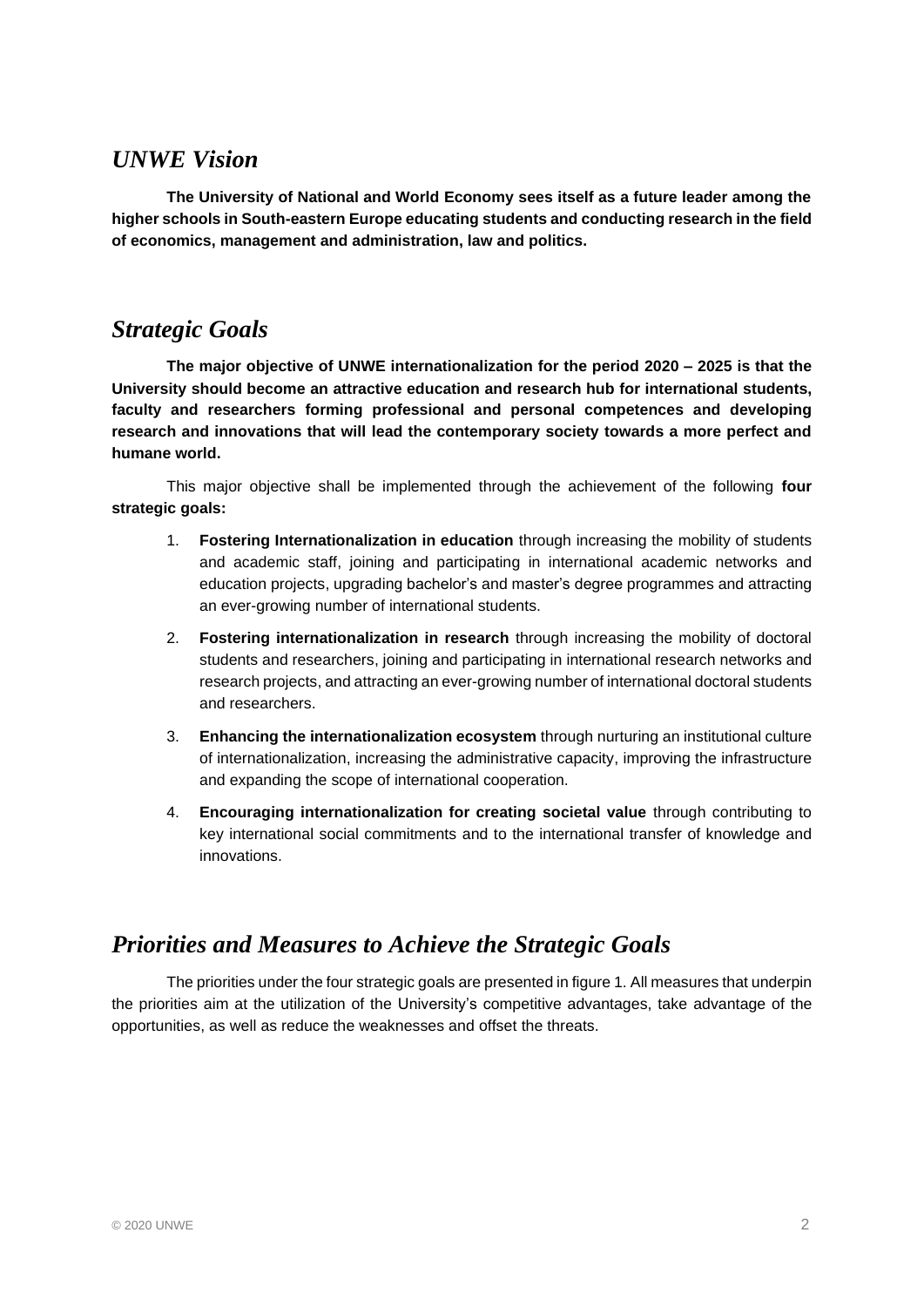#### **Vision:**

**UNWE sees itself as a future leader among the higher schools in South-eastern Europe educating students and conducting research in the field of economics, management and administration, law and politics.**

#### *Major objective of internationalization:*

*UNWE should become an attractive education and research hub for international students, faculty and researchers forming professional and personal competences and developing research and innovations that will lead the contemporary society towards a more perfect and humane world.*

| STRATEGIC<br>GOALS | 1.<br>Fostering<br>internationalization in<br>education |                                                                                                   | 2.<br>Fostering<br>internationalization in<br>research |                                                                                                  | 3.<br>Enhancing<br>the internationalization<br>ecosystem                        |  | 4.<br>Encouraging<br>internationalization for<br>creating societal value              |  |
|--------------------|---------------------------------------------------------|---------------------------------------------------------------------------------------------------|--------------------------------------------------------|--------------------------------------------------------------------------------------------------|---------------------------------------------------------------------------------|--|---------------------------------------------------------------------------------------|--|
| <b>PRIORITIES</b>  |                                                         | 1.1. Increasing the<br>outgoing mobility<br>of students and academic staff                        |                                                        | 2.1. Increasing the<br>outgoing mobility<br>of doctoral students and<br>researchers              | 3.1. Nurturing an<br>institutional culture<br>of internationalization           |  | 4.1. Contributing to key<br>international social<br>commitments                       |  |
|                    |                                                         | 1.2. Increasing the<br>incoming mobility<br>of students and academic staff                        |                                                        | 2.2. Increasing the<br>incoming mobility<br>of doctoral students and<br>researchers              | 3.2. Increasing the<br>administrative capacity                                  |  | 4.2. Contributing to the<br>international transfer of<br>knowledge and<br>innovations |  |
|                    |                                                         | 1.3. Joining and participating in<br>international academic<br>networks and<br>education projects |                                                        | 2.3. Joining and participating in<br>international research<br>networks and<br>research projects | 3.3. Improving the<br>IT and physical<br>infrastructure                         |  |                                                                                       |  |
|                    |                                                         | 1.4. Improving the<br>international profile<br>of bachelor's and master's<br>degree programmes    |                                                        | 2.4. Improving the<br>international profile<br>of doctoral<br>degree programmes                  | 3.4. Improving the<br>UNWE positions in<br>international university<br>rankings |  |                                                                                       |  |
|                    |                                                         | 1.5. Attracting<br>international students                                                         |                                                        | 2.5. Attracting<br>international doctoral<br>students and researchers                            | 3.5. Expanding the<br>international cooperation                                 |  | <b>SPIRIT IS POWER</b>                                                                |  |

**Figure 1. Strategic Goals and Priorities for UNWE Internationalization, 2020 – 2025**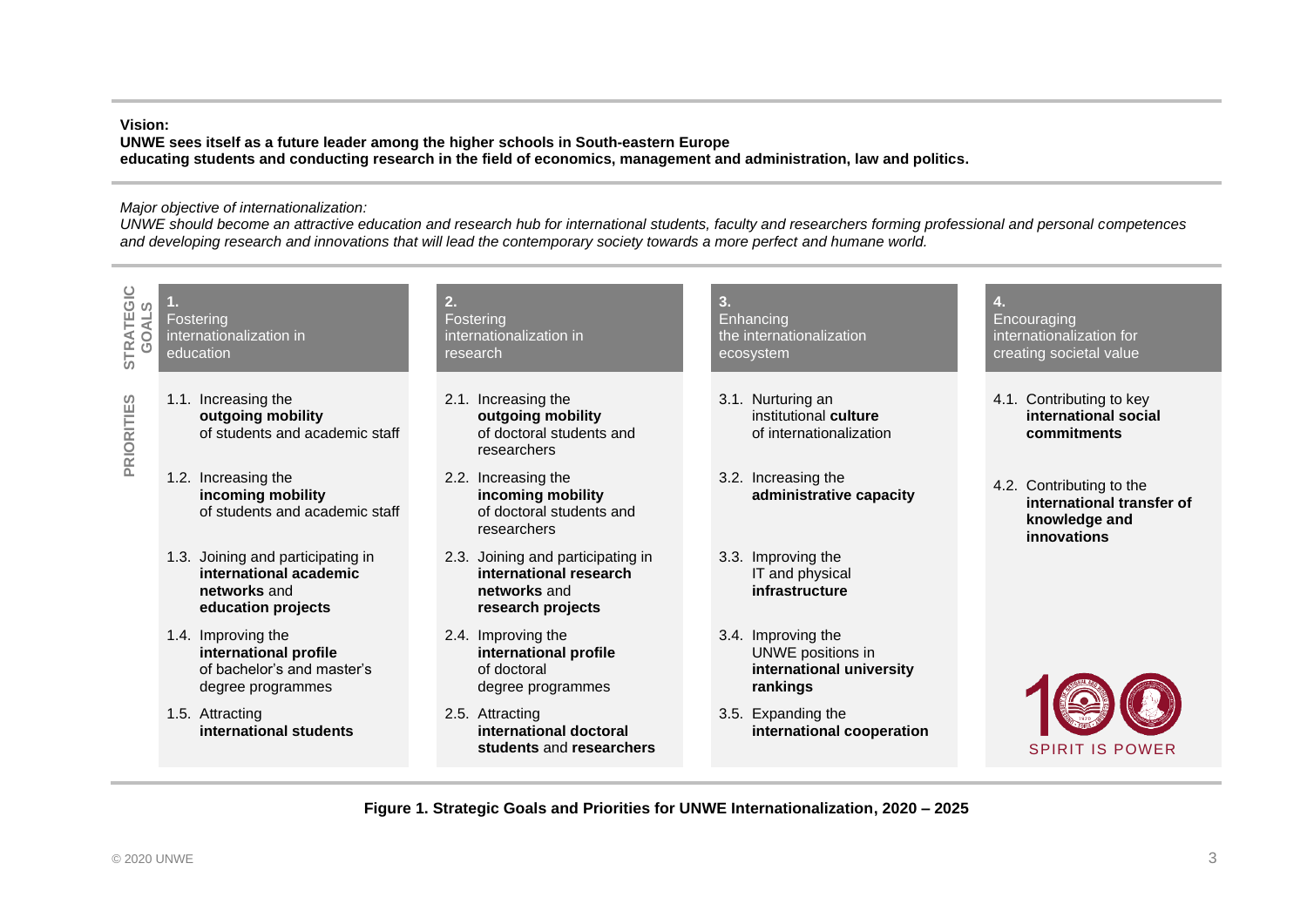# **STRATEGIC GOAL 1.**

#### **Fostering internationalization in education**

#### **Priority 1.1. Increasing the outgoing mobility of students and academic staff**

- Measure 1.1.1. Promoting the outgoing mobility of students taking full advantage of the opportunities provided by the Erasmus+ program, by other international programs as well as by bilateral cooperation agreements.
- Measure 1.1.2. Promoting the outgoing teaching mobility of academic staff taking full advantage of the opportunities provided by the Erasmus+ program, by other international programs as well as by bilateral cooperation agreements.
- Measure 1.1.3. Organizing annual events for outgoing mobility promotion.
- Measure 1.1.4. Gradually increasing the number of foreign language classes into the bachelor's degree curricula.
- Measure 1.1.5. Gradually implementing outgoing student mobility periods (either physical or virtual) into the bachelor's degree curricula.

#### **Priority 1.2. Increasing the incoming mobility of students and academic staff**

- Measure 1.2.1. Fostering the awareness raising campaigns among the partner universities in order to promote the opportunities for incoming student mobility provided by the Erasmus+ program, by other international programs as well as by bilateral cooperation agreements.
- Measure 1.2.2. Attracting faculty from leading universities abroad for giving a series of lectures.
- Measure 1.2.3. Organizing annual international weeks at UNWE for Erasmus+ teaching and training activities.
- Measure 1.2.4. Organizing joint international education forums at UNWE summer schools, seminars, etc.
- **Priority 1.3. Joining and participating in international academic networks and education projects**
- Measure 1.3.1. Encouraging academic staff and students to join and participate in international academic networks and education projects.
- Measure 1.3.2. Providing an active support to faculty teams in the development of European and international funded cooperation projects for education.
- **Priority 1.4. Improving the international profile of bachelor's and master's degree programmes**
- Measure 1.4.1. Continuously improving the quality of education in the English-taught programmes.
- Measure 1.4.2. Providing incentives to the academic staff involved in the English-taught degree programmes.
- Measure 1.4.3. Encouraging departments to develop new joint master's degree programmes in cooperation with prestigious universities abroad.
- Measure 1.4.4. Encouraging departments to develop new English-taught degree programmes in the remote form of education.
- Measure 1.4.5. Encouraging departments to apply for accreditation of degree programmes by international organizations.

#### **Priority 1.5. Attracting international students**

Measure 1.5.1. Improving the communication means – advertising leaflets in English, "International Students" webpage, etc.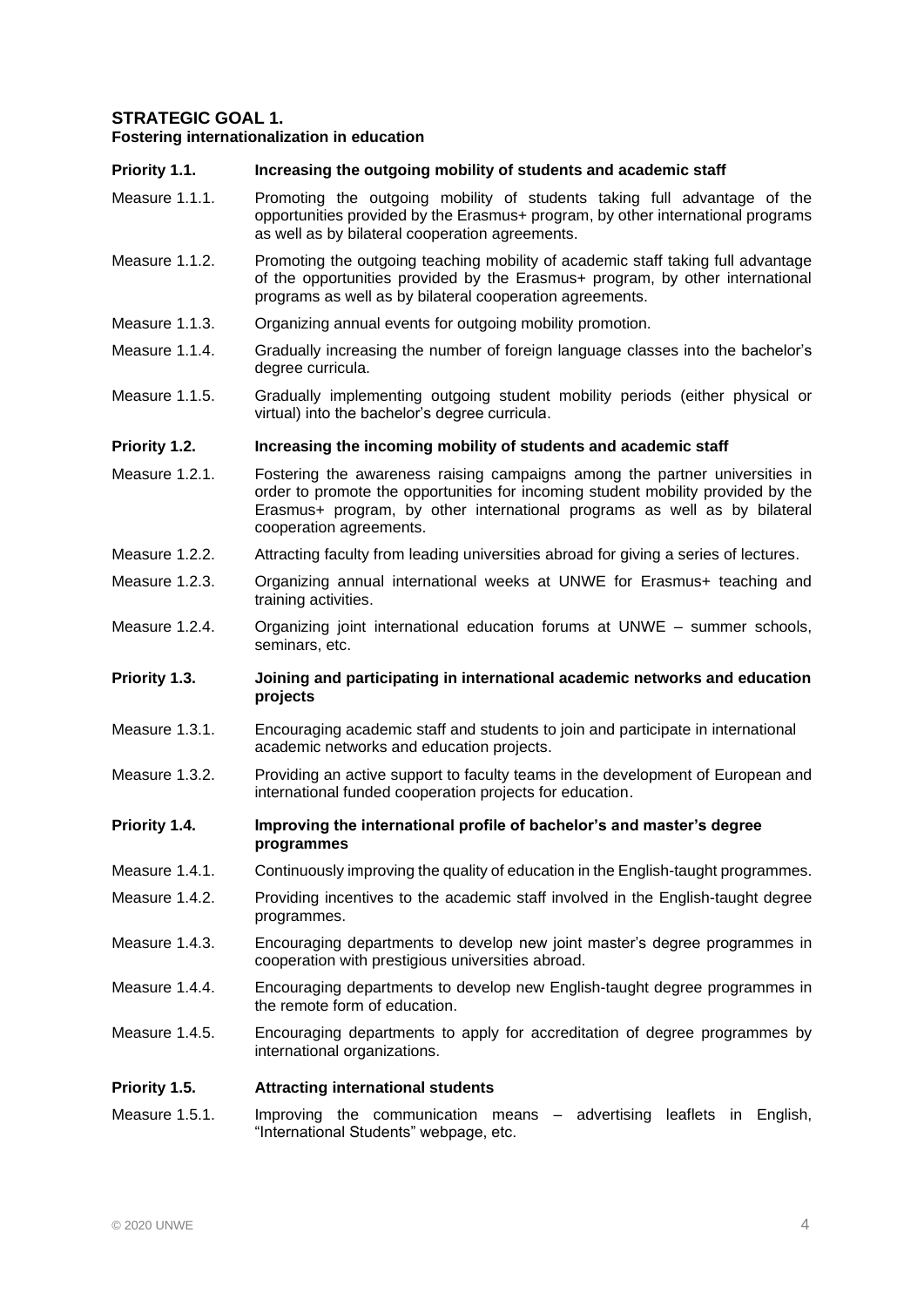- Measure 1.5.2. Promoting the cooperation with Bulgarian embassies and consular services, and with the diplomatic missions accredited in the Republic of Bulgaria aimed at raising UNWE publicity.
- Measure 1.5.3. Promoting the cooperation with Bulgarian schools abroad aimed at raising UNWE publicity.
- Measure 1.5.4. Participating in international education exhibitions and fairs either independently or jointly with other Bulgarian universities (based on a cost-benefit analysis).
- Measure 1.5.5. Partnering with international higher education organizations for attracting more international students (based on a cost-benefit analysis).
- Measure 1.5.6. Partnering with stakeholder organizations that provide scholarships for international students in Bulgaria.
- Measure 1.5.7. Improving the international student services throughout the academic cycle (e.g., establishing a mentoring system for the integration of international students).
- Measure 1.5.8. Actively promoting the English-taught master's degree programmes among the international students that have had incoming mobility in UNWE.
- Measure 1.5.9. Establishing a network of alumni ambassadors.

### **STRATEGIC GOAL 2.**

**Fostering internationalization in research**

#### **Priority 2.1. Increasing the outgoing mobility of doctoral students and researchers**

- Measure 2.1.1. Promoting the outgoing mobility of doctoral students taking full advantage of the opportunities provided by the Erasmus+ program, by other international programs as well as by bilateral cooperation agreements.
- Measure 2.1.2. Promoting the outgoing mobility of researchers taking full advantage of the opportunities provided by the Erasmus+ program, by other international programs as well as by bilateral cooperation agreements.
- Measure 2.1.3. Encouraging doctoral students, faculty and researchers to participate in international scientific forums. Providing incentives for this participation within a limit set by the Academic Council.

#### **Priority 2.2. Increasing the incoming mobility of doctoral students and researchers**

- Measure 2.2.1. Fostering the awareness raising campaigns among the partner universities in order to promote the opportunities for incoming mobility of doctoral students provided by the Erasmus+ program, by other international programs as well as by bilateral cooperation agreements.
- Measure 2.2.2. Fostering the awareness raising campaigns among the partner universities in order to promote the opportunities for incoming mobility of researchers provided by the Erasmus+ program, by other international programs as well as by bilateral cooperation agreements.
- Measure 2.2.3. Organizing international scientific forums at UNWE with the participation of researchers from abroad. Attracting Bulgarian researchers, working abroad as participants.

#### **Priority 2.3. Joining and participating in international research networks and research projects**

- Measure 2.3.1. Encouraging faculty and researchers to join and participate in international research networks and research projects. Reducing the minimum hours of instructional time for such participants within a limit set by the Academic Council.
- Measure 2.3.2. Providing an active support to research teams in the development of European and international funded cooperation projects for research.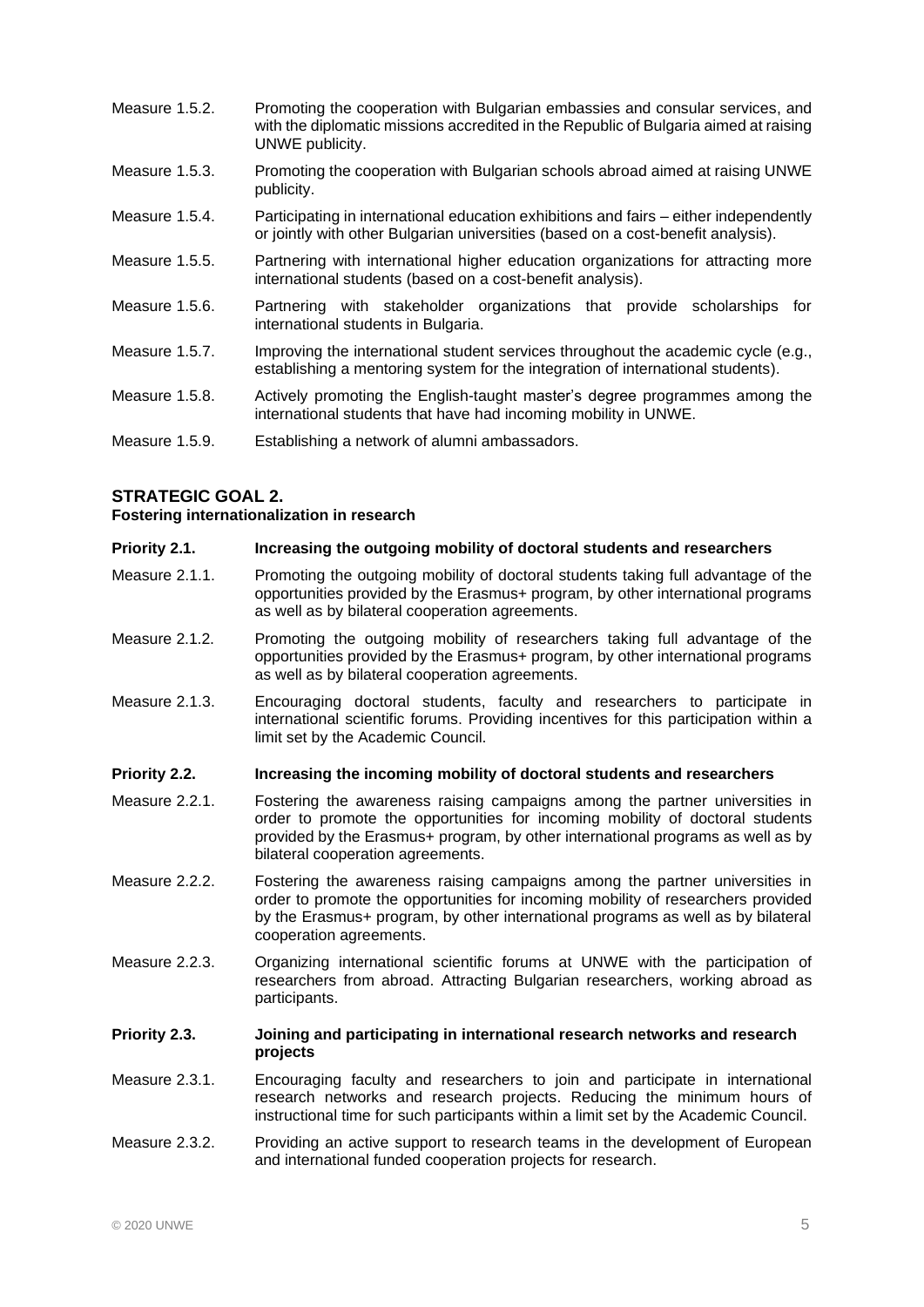# **Priority 2.4. Improving the international profile of doctoral degree programmes**

- Measure 2.4.1. Encouraging departments to develop joint doctoral degree programmes / doctoral degree programmes with co-tutorship.
- Measure 2.4.2. Encouraging faculty and researchers to participate in international co-tutorship agreements for doctoral theses.
- Measure 2.4.3. Launching a range of innovative English-taught doctoral degree programmes in the remote form of education. Preparing specialized e-resources.

### **Priority 2.5. Attracting international doctoral students and researchers**

- Measure 2.5.1. Partnering with universities abroad that do not offer their own accredited doctoral degree programmes in the fields of social, economic and legal sciences.
- Measure 2.5.2. Prioritizing research projects implemented by research teams involving international doctoral students and/or researchers (when projects are funded under the annual UNWE research programme).
- Measure 2.5.3. Involving international doctoral students and researchers into the national and international projects, developed and/or implemented by UNWE or its network of research centres and institutes.
- Measure 2.5.4. Launching an externally funded programme for attracting international postdoctoral researchers.

# **STRATEGIC GOAL 3.**

**Enhancing the internationalization ecosystem**

#### **Priority 3.1. Nurturing an institutional culture of internationalization**

- Measure 3.1.1. Encouraging students, doctoral students, and staff to actively participate in internationalization activities. Continuously improving the quality of implementation.
- Measure 3.1.2. Establishing annual awards for significant achievements in internationalization.
- Measure 3.1.3. Regularly updating the information in the "International Cooperation", "International Students" and "Mobility" webpages.

#### **Priority 3.2. Increasing the administrative capacity**

- Measure 3.2.1. Improving the coordination among the administrative units in charge of international cooperation (e.g., establishing a mechanism for annual reporting of the international activity at the faulty level).
- Measure 3.2.2. Strengthening the capacity of the University Centre for Students and Teachers Mobility (e.g., establishing a network of Erasmus coordinators).
- Measure 3.2.3. Strengthening the capacity of the units in charge of international students through training (e.g., English language, intercultural competencies, etc.).
- Measure 3.2.4. Promoting the outgoing mobility of administrative staff taking full advantage of the opportunities provided by the Erasmus+ program, by other international programs as well as by bilateral cooperation agreements. Encouraging the transfer of best practices.
- Measure 3.2.5. Introducing performance-based incentives to the administrative staff involved in international activities.

#### **Priority 3.3. Improving the IT and physical infrastructure**

- Measure 3.3.1. Developing an attractive English version of the UNWE website.
- Measure 3.3.2. Improving the functionality of the platforms for remote learning and for administrative student services.
- Measure 3.3.3. Creating an externally funded free Wi-Fi zone in the UNWE campus.